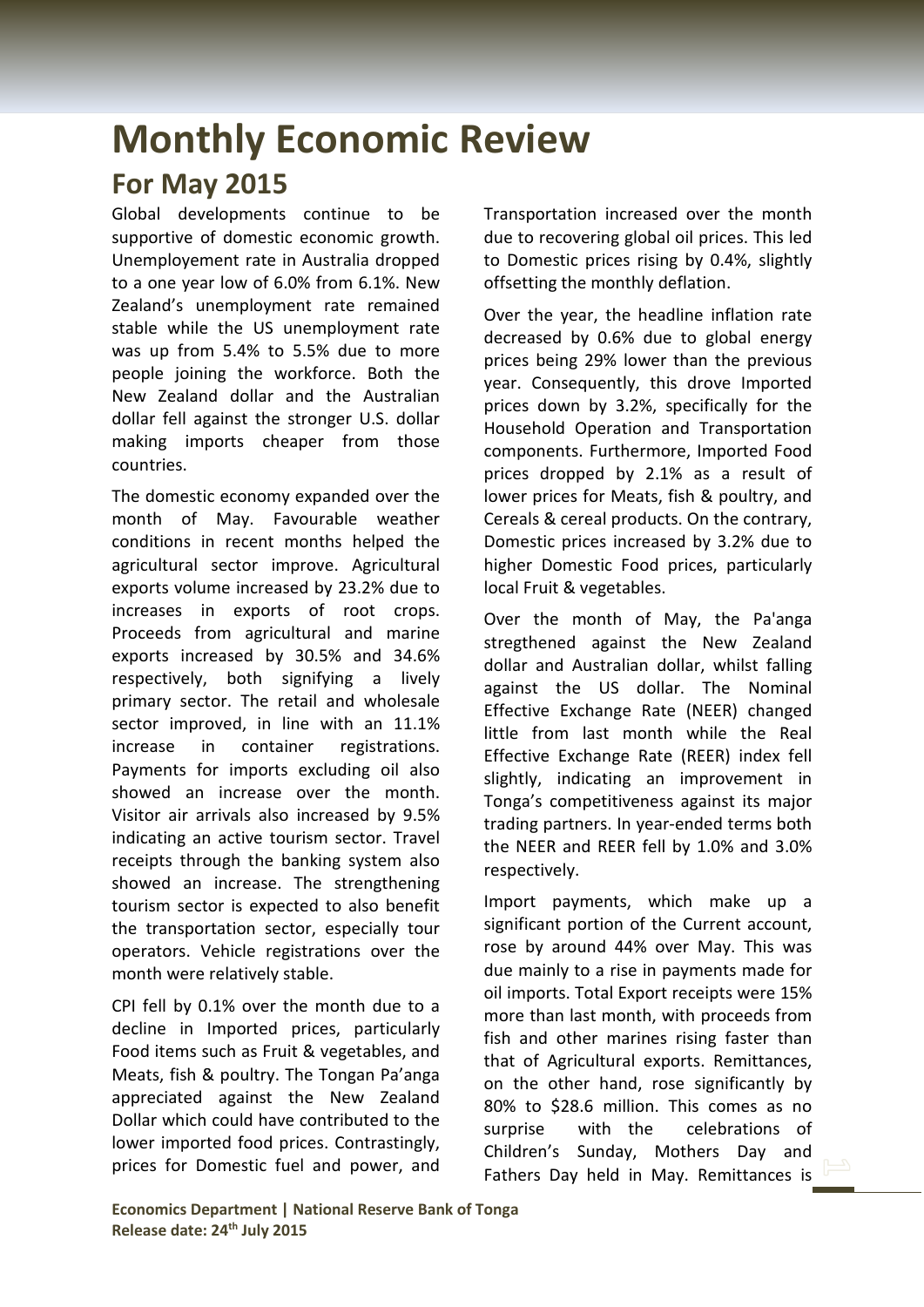anticipated to be around the same levels next month in the lead up to the coronation.

The balance of Overseas Exchange Transactions over the month of May was a surplus of \$9.7 million, much higher than the surplus of \$1.8 million in April. This stemmed from a significant rise in remittances and official transfers. As a result, foreign reserves rose by \$9.7 million over the month of May to \$281.8 million, sufficient to cover 7.7 months of imports, well above the NRBT's minimum range.

Broad Money increased over May by 1.2% due to a 3.8% rise in net foreign assets more than offsetting a 4.5% decline in net domestic assets. The increase in net foreign assests was driven by a rise in foreign reserves while net domestic assets fell due mainly to an increase in government's deposits. Total domestic demand deposits and currency in circulation also increased in line with the rise in broad money. However, banking system liquidity fell slightly over the month by 0.8% due to a slight decline in deposits.

Total lending increased slightly over May by 0.9%, driven mainly by a 1.1% rise in household loans. The increase in household loans was largely attributed to a rise in other personal loans, which was supported by lending actitivities through the non-banking systems. Business lending also increased over the month, resulting mainly from a rise in banks' lending to nonbank financial businesses. Additionally, more than 60 new loans were approved from the Government's managed funds loan scheme during the month, which totaled to more than \$1 million. Over the year, total bank lending rose by 7.7% driven mainly by a 15.1% increase in household lending. The increase in loans indicates growing economic activities in the Kingdom, underpinned by local festivities.

Weighted average interest rate spread widened over the month from 5.92% to 6.27%, reflecting a 5.3 basis points increase in weighted lending rate to 8.32%, and a 2.7 basis points rise in weighted deposit rate. The increase in weighted lending rates was driven by a hike in interest rate for business loans, whilst increases in savings and term deposit rates drove the rise in weighted average deposit rates.

Net credit to government fell for the first time in 2015 by about 17% due to around 12% increase in government deposits over the month. The receipt of Budget Support during the month contribute to the rise.

The outlook for domestic economic activities remains positive. Inflation is expected to remain low reflecting weak global commodity prices. The lower prices in turn is expected to support economic activities. Foreign reserves will continue to be montiored and kept above the NRBT's minimum range of 3-4 months of imports. The banking system continued to remain relatively stable and profitable, with reported credit growth and strong liquidity and capital positions. The existing monetary policy setting is therefore considered appropriate in the near term.

The NRBT will continue to promote prudent lending, closely monitor credit growth and be mindful of the impact of a continued deflation. The NRBT will closely monitor the country's economic developments and financial conditions to maintain internal and external monetary stability, promote financial stability and a sound and efficient financial system to support macroeconomic stability and economic growth.